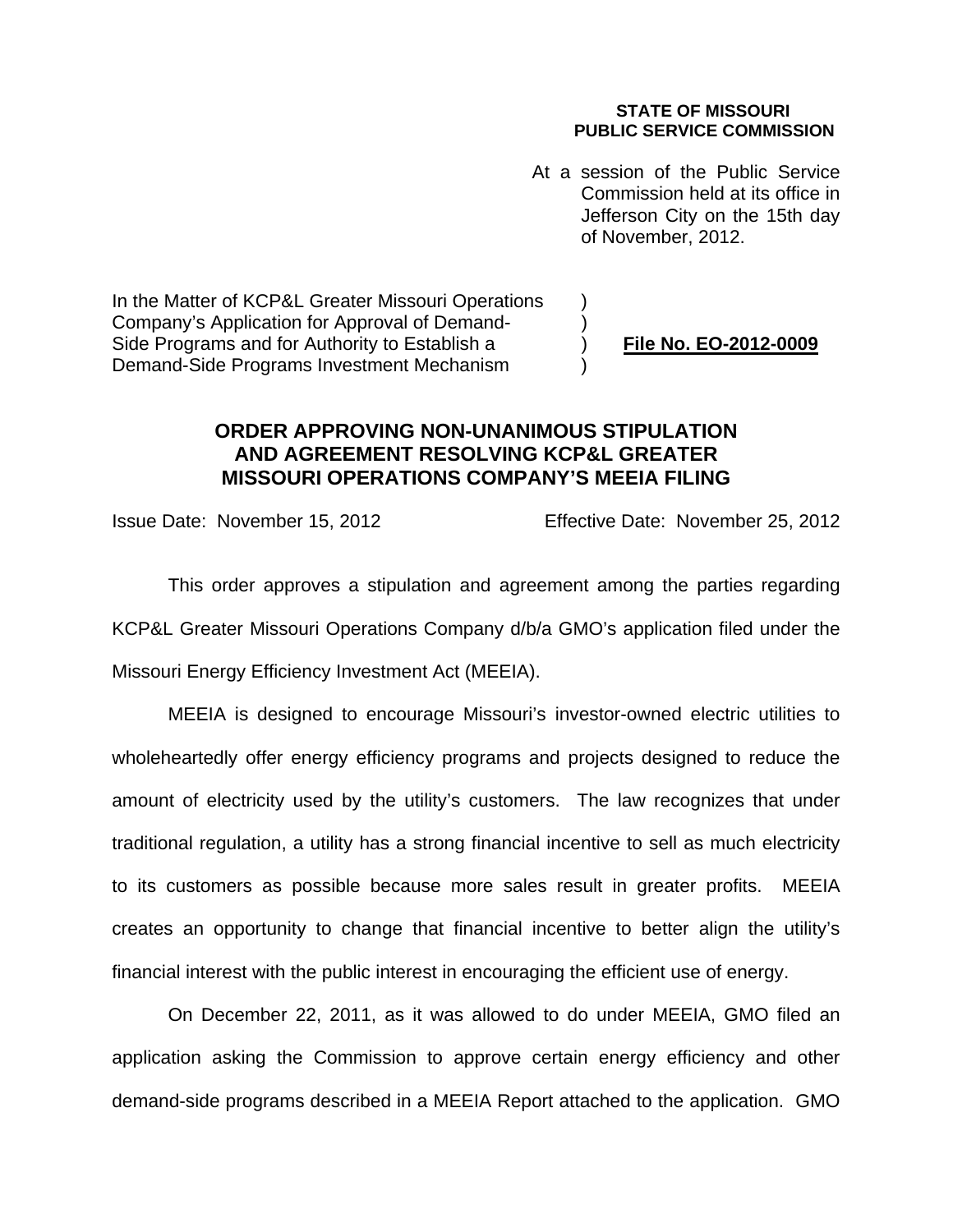also asked the Commission to approve a Demand-Side Investment Mechanism (DSIM), intended to allow the company to more efficiently recover the costs of those programs and to mitigate the throughput disincentive that would otherwise discourage the company's investment in energy efficiency.

GMO's MEEIA application was of great interest to various stakeholders, and the Commission allowed the following parties to intervene: The Missouri Department of Natural Resources; Sierra Club, Earth Island Institute d/b/a Renew Missouri, and the Natural Resources Defense Council; the Missouri Industrial Energy Consumers; Wal-Mart Stores East, L.P. and Sam's East, Inc.; Southern Union Company d/b/a Missouri Gas Energy; Union Electric Company d/b/a Ameren Missouri; AG Processing, Inc., and Sedalia Industrial Energy Users' Association.

On October 29, 2012, the Commission's Staff; the Office of the Public Counsel; the Missouri Department of Natural Resources; the Natural Resources Defense Council, Sierra Club, and Earth Island Institute d/b/a Renew Missouri; the Missouri Industrial Energy Consumers; and Wal-Mart Stores East, L.P. and Sam's East, Inc. filed what they described as a Non-Unanimous Stipulation and Agreement Resolving GMO's Missouri's MEEIA Filing. MGE, Ameren Missouri, AG Processing and SIEUA did not sign the stipulation and agreement, but they did not object within seven days of its filing. Therefore, pursuant to Commission Rule 4 CSR 240-2.115, the Commission will treat the stipulation and agreement as unanimous.

The stipulation and agreement asks the Commission to approve GMO's three-year demand-side program plan. That plan consists of the fifteen demand-side programs described in GMO's MEEIA Report, and the demand-side programs

2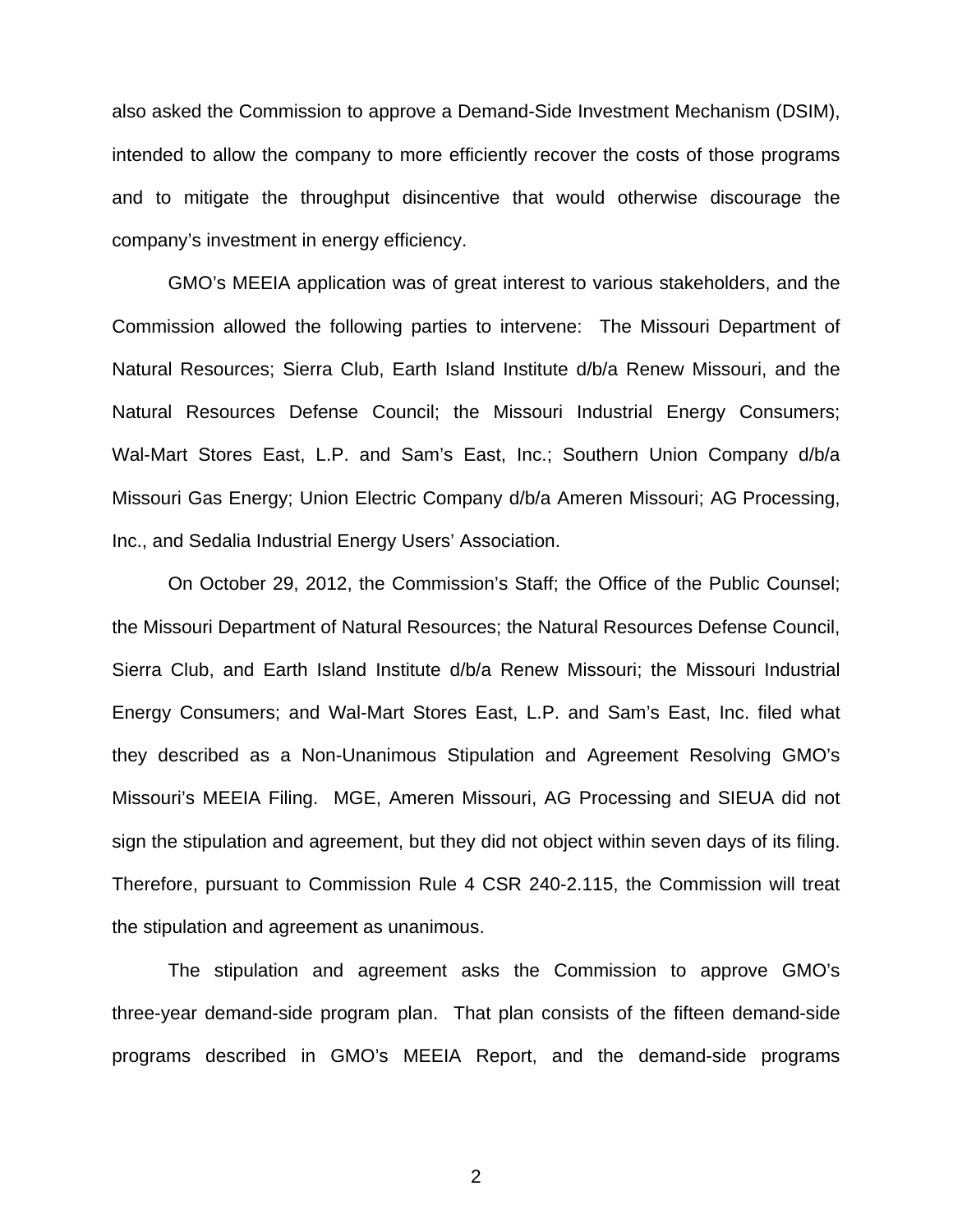investment mechanism (DSIM) described in the MEEIA Report, as modified by the stipulation and agreement.

Having considered GMO's MEEIA Application and Report and the stipulation and agreement, the Commission determines that the stipulation and agreement should be approved. Noting that the signatories agree that the exemplar tariffs filed contemporaneously with the stipulation and agreement should be filed as compliance tariffs in GMO's most recent rate case, File No. ER-2012-0175, the Commission will reject the pending tariff sheets in this case.

Because there is no remaining controversy among the parties and because this order needs to take effect promptly, the Commission will make this order effective in ten days.

### **THE COMMISSION ORDERS THAT:**

1. The Non-Unanimous Stipulation and Agreement Resolving KCP&L Greater Missouri Operations Company's MEEIA Filing is approved.

2. The signatories to the stipulations and agreements shall comply with the terms of the stipulations and agreements.

3. The stipulation and agreement is incorporated into this order as Attachment A.

4. The following tariff sheets filed by KCP&L Greater Missouri Operations Company on December 22, 2011, and assigned Tariff File No. YE-2012-0298, are rejected:

#### **P.S.C. MO No. 1**

Original Sheet No. R-62.21 Original Sheet No. R-62.22 Original Sheet No. R-62.23 Original Sheet No. R-62.24

3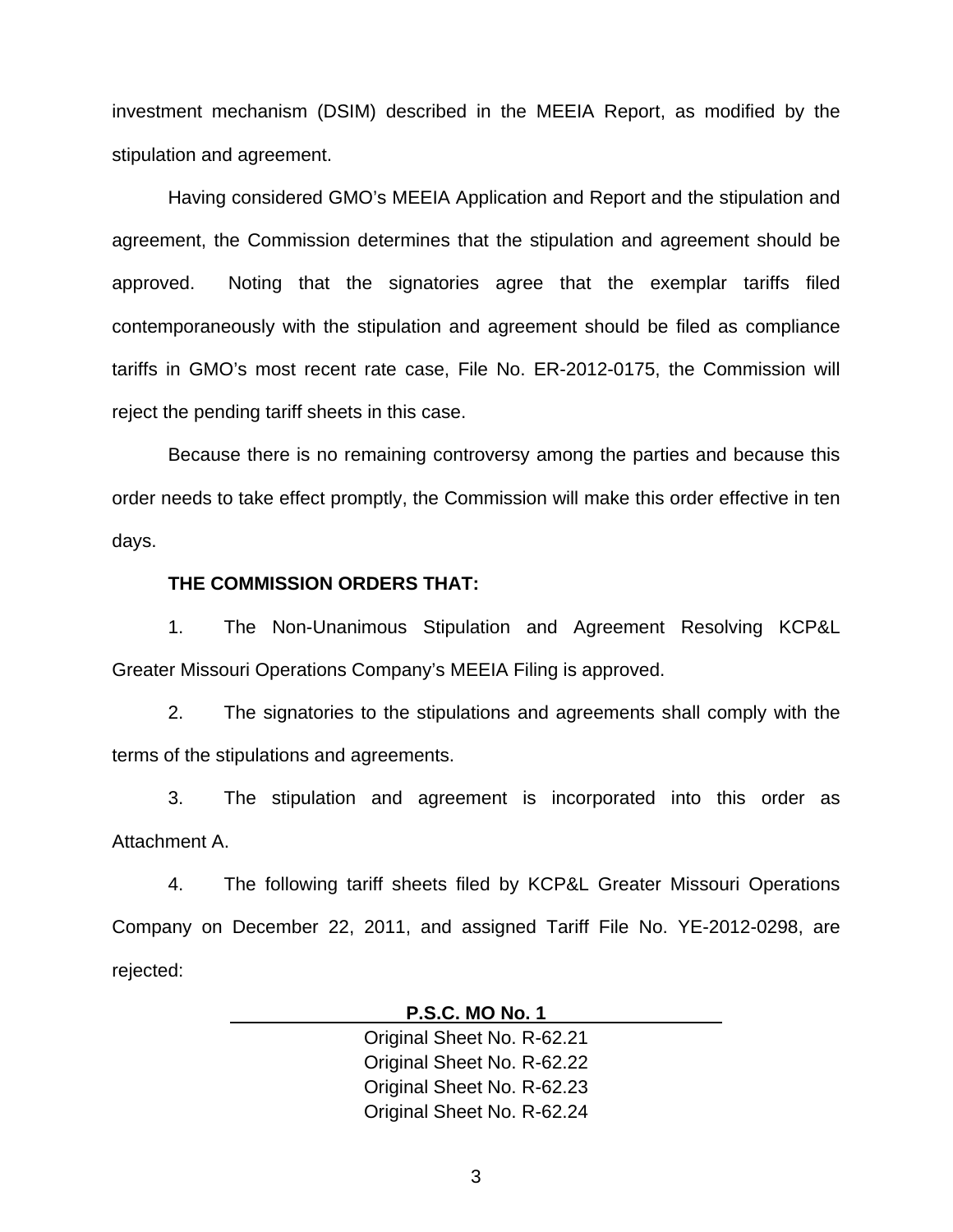Original Sheet No. R-62.25 Original Sheet No. R-62.26 Original Sheet No. R-62.27 Original Sheet No. R-62.28 Original Sheet No. R-62.29 Original Sheet No. R-62.30 Original Sheet No. R-62.31 Original Sheet No. R-62.32 Original Sheet No. R-62.33 Original Sheet No. R-62.34 Original Sheet No. R-62.35 Original Sheet No. R-62.36 Original Sheet No. R-62.37 Original Sheet No. R-62.38 Original Sheet No. R-62.39 Original Sheet No. R-62.40 Original Sheet No. R-62.41 Original Sheet No. R-62.42 Original Sheet No. R-62.43 Original Sheet No. R-62.44 Original Sheet No. R-62.45 Original Sheet No. R-62.46 Original Sheet No. R-62.47 Original Sheet No. R-62.48 Original Sheet No. R-62.49 Original Sheet No. R-64.06 Original Sheet No. R-64.07 Original Sheet No. R-64.08 Original Sheet No. R-64.09 Original Sheet No. R-64.10 Original Sheet No. R-68.1 Original Sheet No. 134 Original Sheet No. 135 Original Sheet No. 136 Original Sheet No. 137 Original Sheet No. 138 Original Sheet No. 139 Original Sheet No. 140 Original Sheet No. 141 Original Sheet No. 142 Original Sheet No. 143

4<sup>th</sup> Revised Sheet No. R-62.01, canceling 3<sup>rd</sup> Revised Sheet No. R-62.01 1<sup>st</sup> Revised Sheet No. R-62.01.1, canceling Original Sheet No. R-62.01.1 1<sup>st</sup> Revised Sheet No. R-62.02, canceling Original Sheet No. R-62.02 2<sup>nd</sup> Revised Sheet No. R-62.03, canceling 1<sup>st</sup> Revised Sheet No. R-62.03 2<sup>nd</sup> Revised Sheet No. R-62.04, canceling 1<sup>st</sup> Revised Sheet No. R-62.04 1<sup>st</sup> Revised Sheet No. 62.05, canceling Original Sheet No. R-62.05 1<sup>st</sup> Revised Sheet No. 62.06, canceling Original Sheet No. R-62.06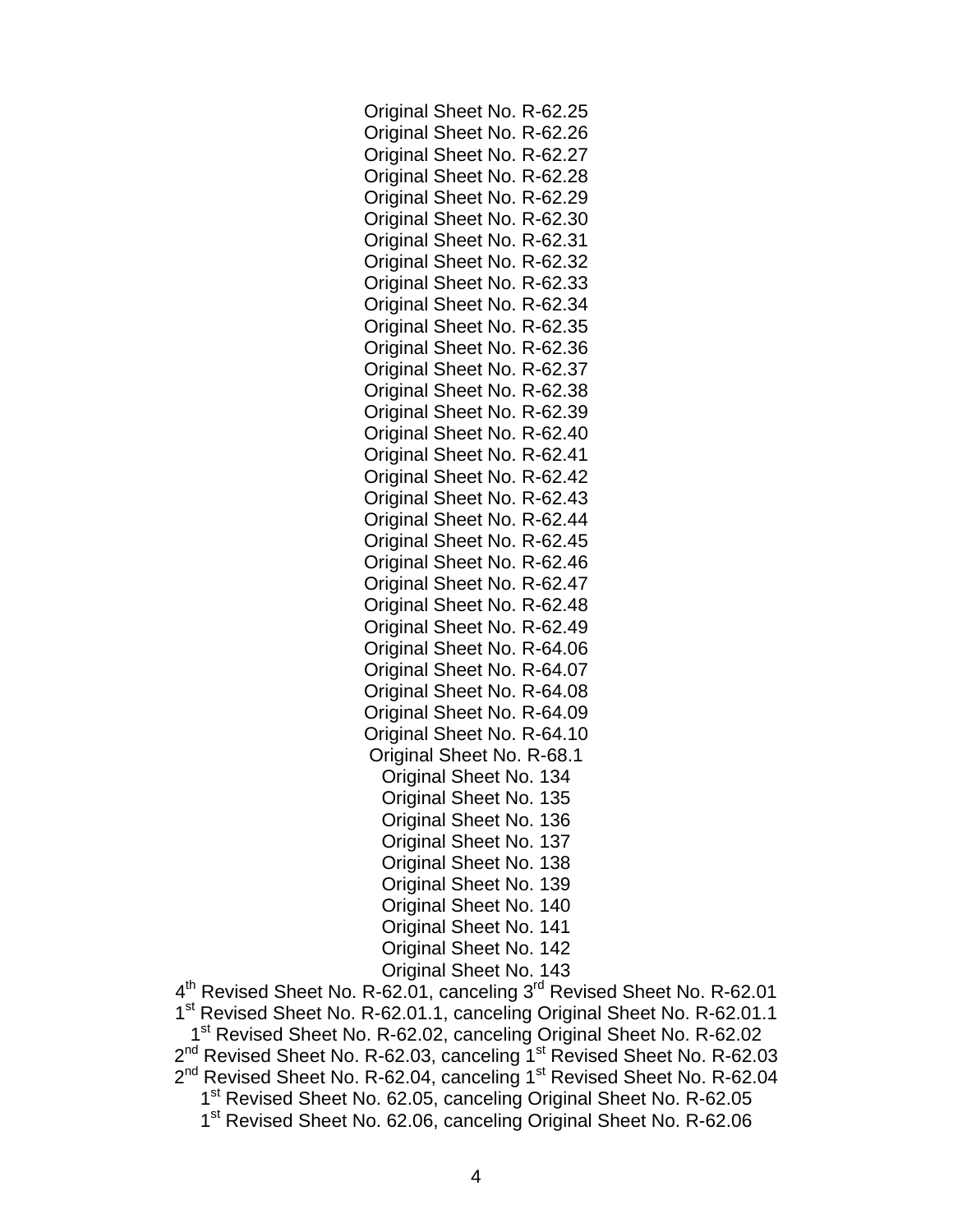1<sup>st</sup> Revised Sheet No. 62.07, canceling Original Sheet No. R-62.07 1<sup>st</sup> Revised Sheet No. 62.08, canceling Original Sheet No. R-62.08 1<sup>st</sup> Revised Sheet No. 62.09, canceling Original Sheet No. R-62.09 1<sup>st</sup> Revised Sheet No. 62.10, canceling Original Sheet No. R-62.10 1<sup>st</sup> Revised Sheet No. 62.11, canceling Original Sheet No. R-62.11 1<sup>st</sup> Revised Sheet No. 62.12, canceling Original Sheet No. R-62.12 1<sup>st</sup> Revised Sheet No. 62.13, canceling Original Sheet No. R-62.13 1<sup>st</sup> Revised Sheet No. 62.14, canceling Original Sheet No. R-62.14  $2^{nd}$  Revised Sheet No. 64.01, canceling 1<sup>st</sup> Revised Sheet No. 64.01 2<sup>nd</sup> Revised Sheet No. 64.02, canceling 1<sup>st</sup> Revised Sheet No. 64.02 2<sup>nd</sup> Revised Sheet No. 64.03, canceling 1<sup>st</sup> Revised Sheet No. 64.03 2<sup>nd</sup> Revised Sheet No. 64.04, canceling 1<sup>st</sup> Revised Sheet No. 64.04 2<sup>nd</sup> Revised Sheet No. 64.05, canceling 1<sup>st</sup> Revised Sheet No. 64.05 4<sup>th</sup> Revised Sheet No. R-68, canceling 3<sup>rd</sup> Revised Sheet No. R-68 5<sup>th</sup> Revised Sheet No. 18, canceling 4<sup>th</sup> Revised Sheet No. 18 5<sup>th</sup> Revised Sheet No. 19, canceling 4<sup>th</sup> Revised Sheet No. 19 5<sup>th</sup> Revised Sheet No. 21, canceling 4<sup>th</sup> Revised Sheet No. 21 5<sup>th</sup> Revised Sheet No. 22, canceling 4<sup>th</sup> Revised Sheet No. 22 5<sup>th</sup> Revised Sheet No. 23, canceling 4<sup>th</sup> Revised Sheet No. 23 5<sup>th</sup> Revised Sheet No. 24, canceling 4<sup>th</sup> Revised Sheet No. 24 5<sup>th</sup> Revised Sheet No. 25, canceling 4<sup>th</sup> Revised Sheet No. 25 5<sup>th</sup> Revised Sheet No. 28, canceling 4<sup>th</sup> Revised Sheet No. 28 3<sup>rd</sup> Revised Sheet No. 30, canceling 2<sup>nd</sup> Revised Sheet No. 30 3<sup>rd</sup> Revised Sheet No. 33, canceling 2<sup>nd</sup> Revised Sheet No. 33 2<sup>nd</sup> Revised Sheet No. 36, canceling 1<sup>st</sup> Revised Sheet No. 36 5<sup>th</sup> Revised Sheet No. 52, canceling 4<sup>th</sup> Revised Sheet No. 52 3<sup>rd</sup> Revised Sheet No. 55, canceling 2<sup>nd</sup> Revised Sheet No. 55 2<sup>nd</sup> Revised Sheet No. 58, canceling 1<sup>st</sup> Revised Sheet No. 58  $5<sup>th</sup>$  Revised Sheet No. 61, canceling  $4<sup>th</sup>$  Revised Sheet No. 61 5<sup>th</sup> Revised Sheet No. 66, canceling 4<sup>th</sup> Revised Sheet No. 66 2<sup>nd</sup> Revised Sheet No. 69, canceling 1<sup>st</sup> Revised Sheet No. 69 5<sup>th</sup> Revised Sheet No. 71, canceling 4<sup>th</sup> Revised Sheet No. 71 1<sup>st</sup> Revised Sheet No. 77, canceling Original Sheet No. 77 2<sup>nd</sup> Revised Sheet No. 82, canceling 1<sup>st</sup> Revised Sheet No. 82 1<sup>st</sup> Revised Sheet No. 128, canceling Original Sheet No. 128 1<sup>st</sup> Revised Sheet No. 129 canceling Original Sheet No. 129 1<sup>st</sup> Revised Sheet No. 130, canceling Original Sheet No. 130 1<sup>st</sup> Revised Sheet No. 131, canceling Original Sheet No. 131 1<sup>st</sup> Revised Sheet No. 132, canceling Original Sheet No. 132